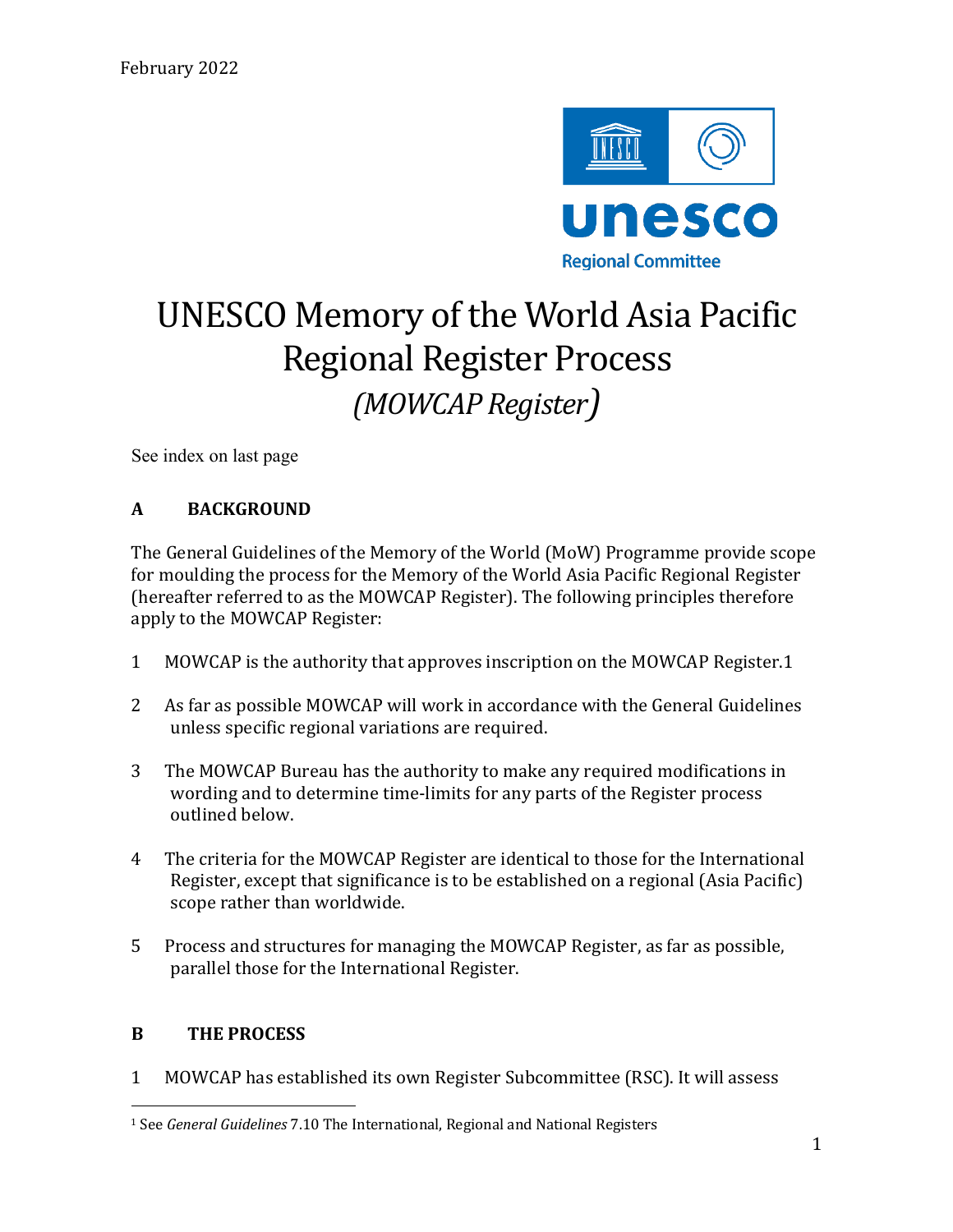nominations and provide recommendations for inscription or rejection to MOWCAP's General Meeting.

- 2 Nominations must be submitted to the MOWCAP Secretary-General through the relevant National Commission (which are representatives of UNESCO Member States) or with a signed support letter from the relevant National Commission for UNESCO, or in the absence of a National Commission, the relevant government body in charge of relations with UNESCO, involving, if one exists, the relevant national MoW committee.
- 3 Nominations for the MOWCAP Register will be invited by and received by the MOWCAP Secretary-General who will service the work of the RSC.
- 4 Inscriptions to the MOWCAP Register will be made every two years, unless unexpected circumstances make this impractical. Nominations will normally be called for in the even-number years (to alternate with the International Register).
- 5 The call for nominations includes a deadline for the submission of the nominations, which shall be at least 4 months after the issuance of the call, as well as the selection criteria the nomination must meet.

# **C INTERNATIONAL, REGIONAL AND NATIONAL REGISTERS**

- 1 The Memory of the World Programme was established to assist UNESCO Member States to preserve documentary heritage at large. There are three types of register which help to draw attention to this need for documentary heritage preservation. The International Register was established in 1995, with the first inscriptions being added in 1997. Nominations to this International MoW Register are invited and processed in biennial cycles. Over time, regional and national MoW committees have established their own registers and the number is constantly growing. The registers serve as a showcase for documentary heritage which, by its obvious significance and symbolism, draws the attention of decision makers as well as the general public to a much larger need for its safeguarding. The inscribed documents represent a small portion of equally important documents. They help to make a generalised ideal – the preservation and accessibility of documentary heritage concrete.
- 2 The selection criteria for all registers are based on the criteria set for the International Register, although the wording may vary to reflect regional and/or national specificities. The registers are differentiated by their geographic coverage, and whether the influence of the heritage inscribed is judged to be of international, regional or national significance, a term which refers to the values and meanings that items and collections have for people and communities.
- 3 All MoW registers operate autonomously and to their own time frames. All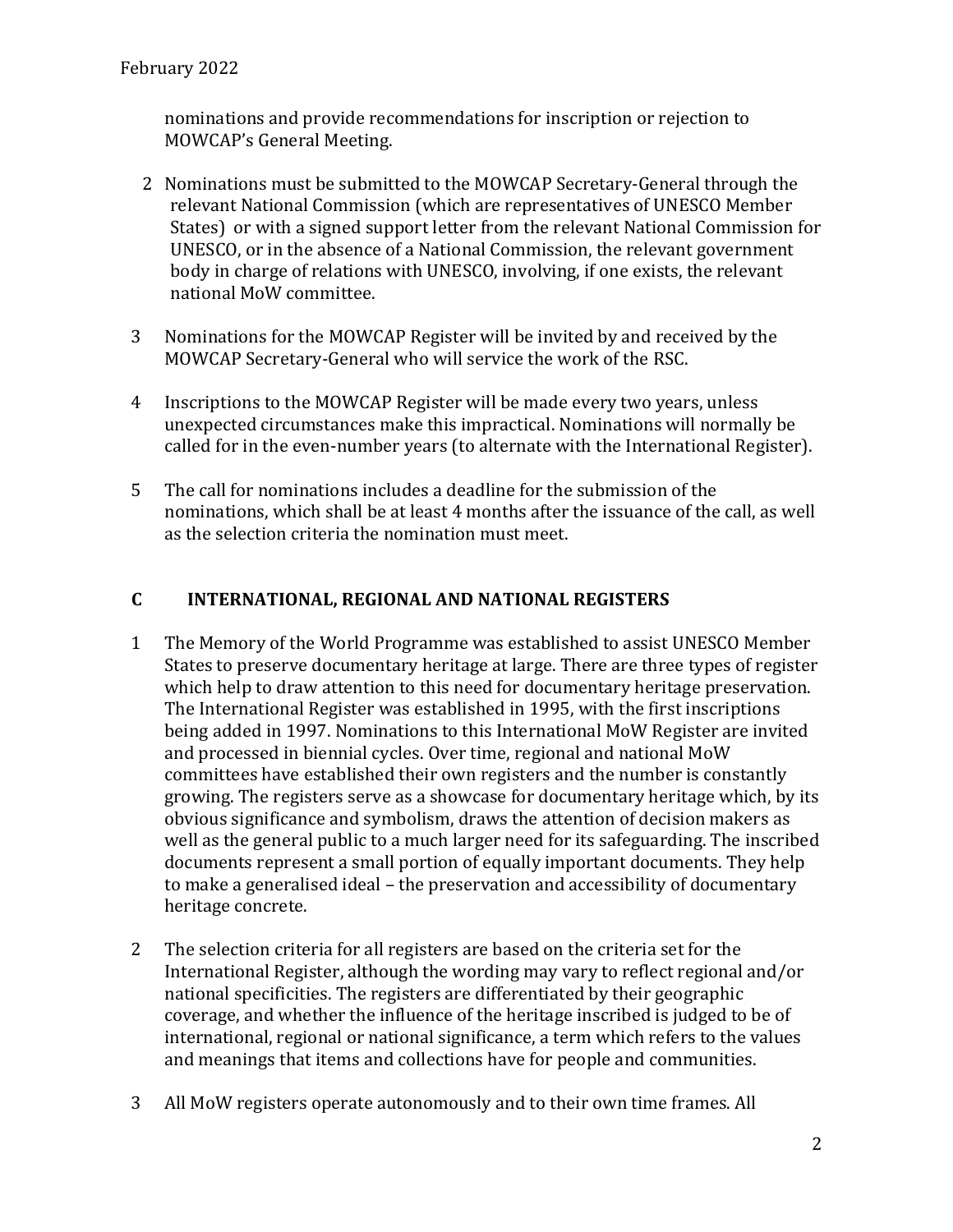inscriptions have equal importance. The world's documentary heritage is so vast and complex that a single register would be unwieldy and unworkable. The tripartite approach allows regional and national expertise to be applied to assessing nominations in a way that would be impossible if there was just a single international register. Where a given document or a collection fulfils the selection criteria for inscription, it may appear in more than one register.

- 4 For each register, all successful nominators receive an official Certificate of Inscription. A formal certificate presentation is potentially a high-profile media event that benefits both the recipient institution and UNESCO. Official Certificates of Inscription are either hand-delivered or delivered by mail. This also provides an opportunity to promote both the document and its moment of inscription.
- 5 Owners and custodians of inscribed documentary heritage are encouraged to publicise their status and to draw public attention to the items that have been inscribed. Many memory institutions have placed selected items on public display; they have digitised them so that they are readily accessible; they have promoted their recognition through websites and social media; they have sold reproductions as retail products; they have published histories and descriptions of them in order to further explain their significance for communities, nations or regions.
	- 6 The Memory of the World logo permits regional and national MoW committees as well as institutions holding items listed on a register to demonstrate their link with UNESCO. This can be useful in publicizing the work of the committee in promoting or protecting documentary heritage, or in highlighting an inscription on a register. However, its use is subject to the provisions which are set out in the Guidelines on Logo Use available on the MoW website. UNESCO determines the conditions under which the logo can be used and may request the cessation of use in the case of unauthorized, or a violation of, usage.
	- 7 For National MoW committees and institutions holding items on a register, an application to use the MoW logo can be sent to the MoW Secretariat through a National Commission for UNESCO or, in the absence of a National Commission, the relevant government body in charge of relations with UNESCO. The logo is a symbolic graphic in which the concentric circles can be interpreted to represent various document formats, as well as the diffusion and preservation of memory. The breaks in the circles thereby represent lost and missing memory.
- 8 MOWCAP will maintain and publish the listing of inscribed Asia Pacific documentary heritage.

#### **D ADMISSIBILITY**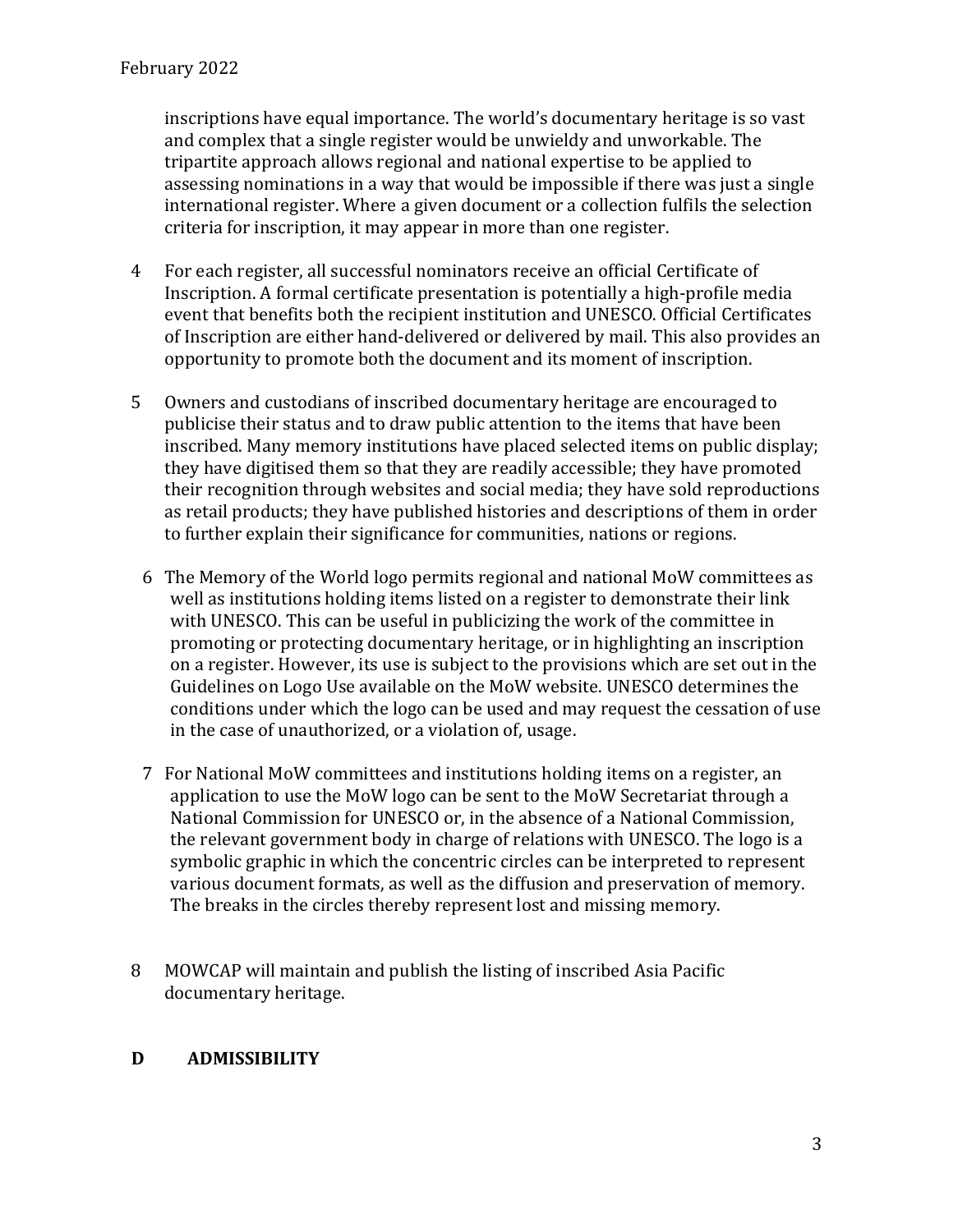#### February 2022

The following list of documents are among those that may be regarded by the Register Sub-Committee of MOWCAP as inadmissible for nomination:

- 1 Papers of contemporary political leaders and political parties: Normally, these would be relevant to national MoW registers, according to the due decisions of their MoW committees. However, the need to be  $-$  and to be seen to be  $-$  evenhanded and objective can conflict with the current political circumstances in which every MoW committee operates. MoW registers should avoid being subject to any accusations of political partisanship.
- 2 National constitutions and similar documents: Normally, these would be appropriate candidates for national MoW registers, because their influence is usually restricted to the country concerned. Exceptions would be documents that have clearly had wider geographic influence in the Asia Pacific region or a subregion, for example in serving as models for other national constitutions, having an impact on wider geo-political developments or in pioneering what have since become universally accepted principles.
- 3 "Whole of institution" nominations: While the nomination of a collection, a fonds or a group of collections and fonds is welcome, the nomination of the entire contents of a memory institution is unlikely to be successful, unless it demonstrates a significance, unity and coherence beyond the coincidence of material which happens to reside in the same institution.
- 4 A severely degraded document, if its content and character have been compromised beyond the possibility of restoration.
- 5 Vaguely described or open-ended nominations won't be accepted.
- 6 Any documents that promote issues and ideas in opposition to the purposes and principles of the Charter of the United Nations and of the UNESCO Constitution and/or promote any form of denial of human rights, foster hate speech or promote racist or discriminatory rhetoric.

#### **E CRITERIA FOR INSCRIPTION IN THE MOWCAP REGISTER**

Using a consistent set of criteria facilitates more accurate analysis and helps highlight the unique characteristics and meanings of each item or collection. All criteria are considered when making an assessment, but not all will be relevant to the item or collection being nominated. One or more criteria may apply and be interrelated. It is not necessary to find evidence for the application of all criteria to justify that an item is significant. Indeed, an item or collection may be highly significant under only one primary criterion, with clarification added by considering the comparative criteria. The criteria are a prompt for describing how and why the item or collection is significant. They will have different shades of meaning depending on the type of item or collection under consideration.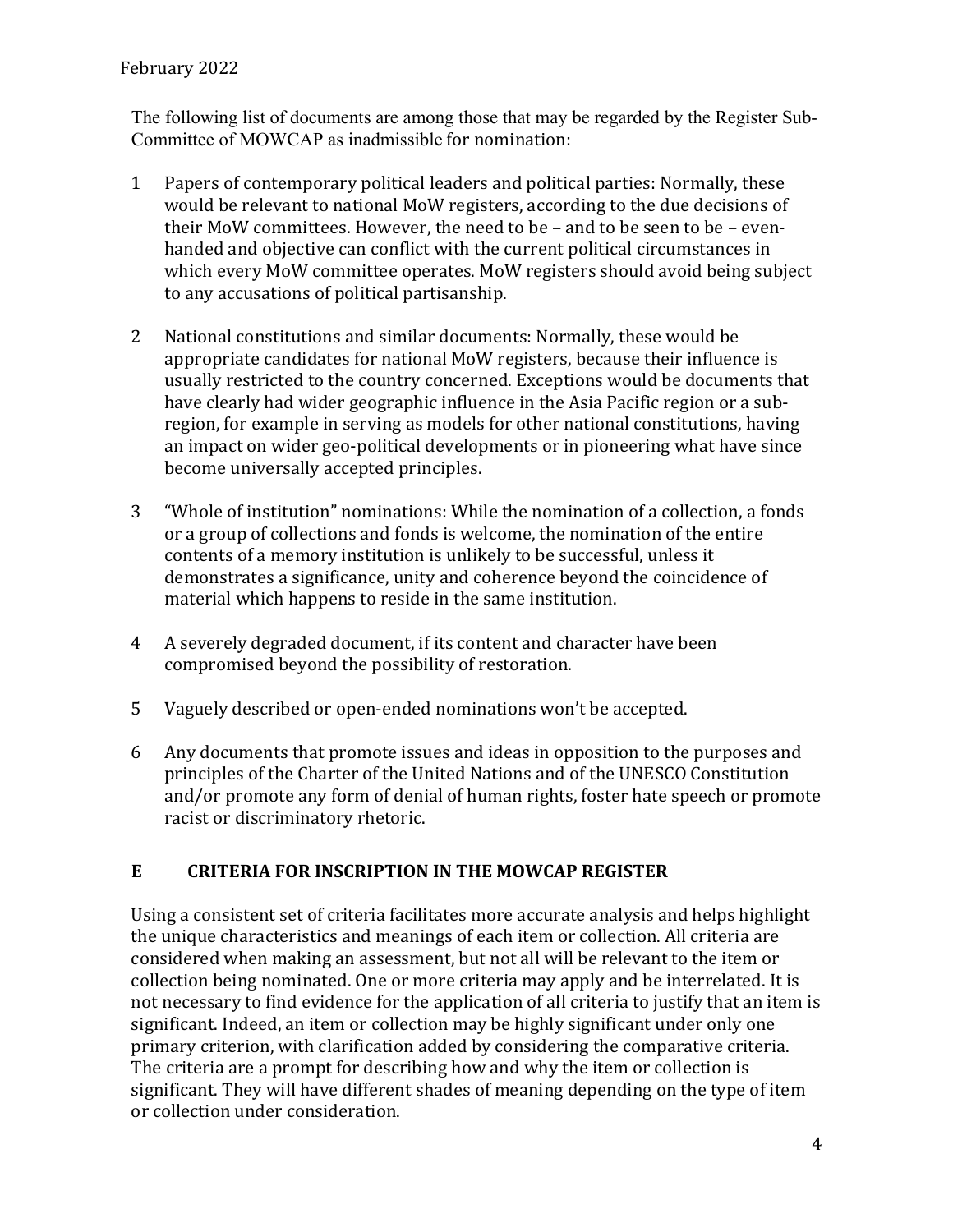The following criteria are applied to all nominations throughout the assessment process. 

- 1 **Assessment is comparative and relative**. There is no absolute measure of cultural significance. Selection for inscription results from assessing the documentary heritage on its own merits against the selection criteria, against the general tenor of the MoW General Guidelines, and in the context of past nominations, whether included or rejected.
	- 2 **Authenticity and integrity**. The threshold test of authenticity is whether the documentary heritage being nominated is really what it purports to be and not corrupted from the original. Has its identity and provenance been reliably established? Copies, replicas, forgeries, bogus documents or hoaxes can, with the best of intentions, be mistaken for the genuine article.

For a document, integrity is the quality of being whole and complete. Is part of this documentary heritage being kept elsewhere and not included in this nomination? Is it all of the same age or have missing parts been replaced with newer copies? Is it an original – or if not, is it the earliest known version or generation? What percentage of the heritage remains in its original state?

Identifying the authenticity and integrity of documentary heritage can be a complex matter, depending on the nature of the documents in question. For example, some documents – such as audio-visual media, digital files, and manuscripts may exist in variant versions of the same or differing antiquity, integrity or state of preservation.

# **F REGIONAL SIGNIFICANCE: PRIMARY CRITERIA**

MOWCAP considers documentary heritage as having regional significance if the documentary heritage meets one or more of the following three criteria. Nominators may make comments in relation to one or more of these criteria. *Not all the criteria will necessarily apply to a particular nomination – only those relevant should be chosen.*

Historical significance. What does the documentary heritage tell us in relation to the history of the Asia Pacific region as a whole, or to a sub-region such as Central, South, Southeast, East Asia or Melanesia, Micronesia, Polynesia, Australasia?

For example, does it deal with:

- Political or economic developments, or social or spiritual movements;
- $\bullet$  Eminent personalities in the history of the Asia Pacific region;
- Events of world-changing importance;
- Specific places relating to times, events or people;
- Unique phenomena;
- Noteworthy traditional customs;
- Evolving relations between or among countries or communities;
- Changes in patterns of life and culture;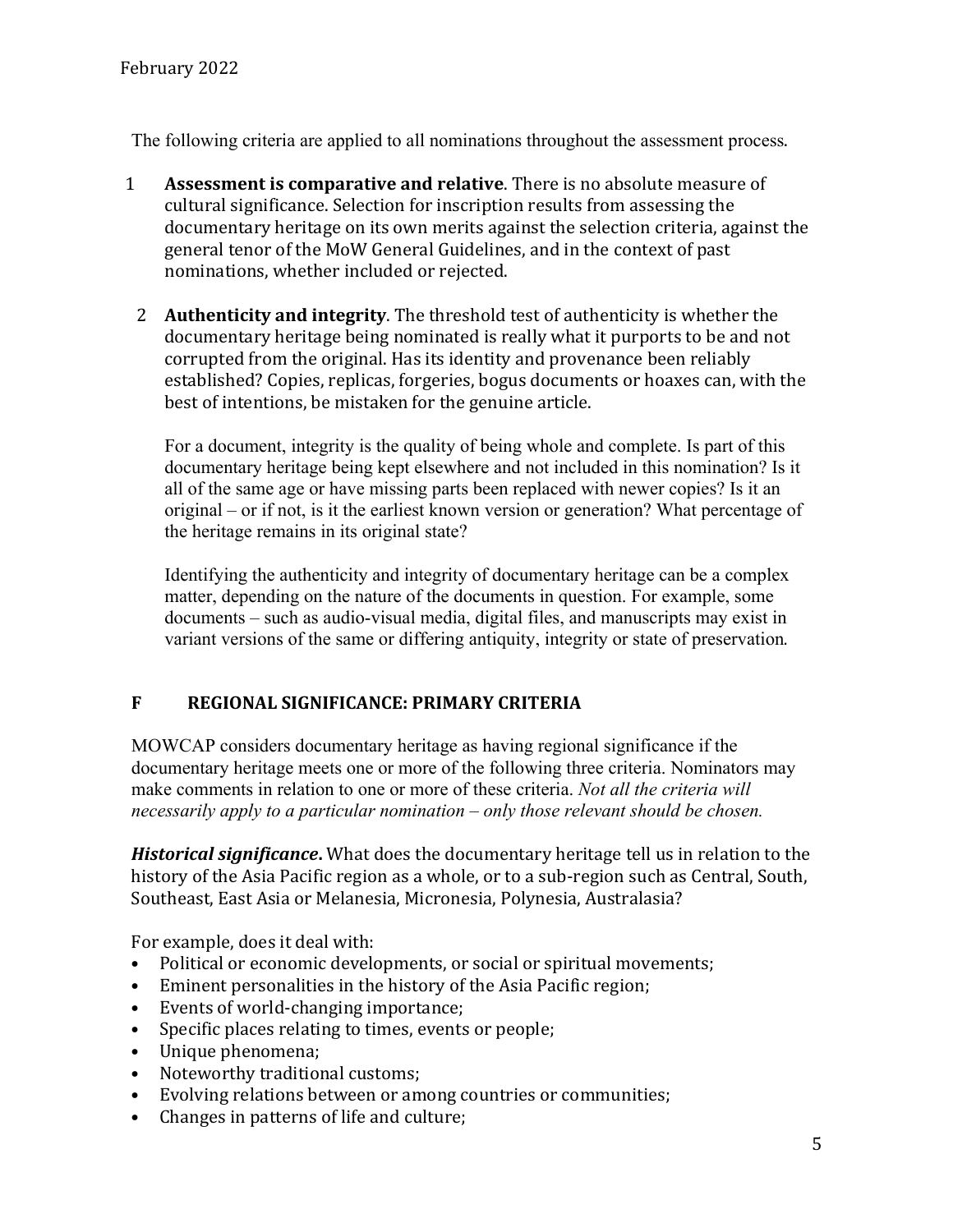- A turning point in history, or a critical innovation;
- An example of excellence in the arts, literature, science, technology, sport or other parts of life and culture.

*Form and style significance***.** Significance may lie in the physical nature of the documentary heritage.

Some documents may seem unremarkable in this respect – for example, hand written manuscript or typescript paper records – but can, for example, have stylistic qualities or personal associations that deserve attention. Other forms of documentary heritage may display innovative qualities, high levels of artistry or other notable features.

For example:

- The documentary heritage may be a particularly fine example of its type;
- It may have outstanding qualities of beauty and craftsmanship;
- It may be a new or unusual type of carrier;
- It may be an example of a type of document that is now obsolete or superseded.

*Social, community or spiritual significance*. It may be that the documentary heritage attached to a specific existing community is demonstrably significant. For example, a community (or a specific part of that community, clan, tribe or family etc.) may strongly relate to the heritage of a beloved (or even a feared or hated) ancestor, spiritual leader, saint, prophet or leader, or to a specific incident, event or site. Often oral or written records or stories are seen to bear witness to the community's history or embody moral lessons and traditions. The community therefore may consider it has a special obligation to preserve such documentary heritage, passing it down over generations. The nomination form should provide information on what the nominated item represents and how this attachment is expressed.

# G REGIONAL SIGNIFICANCE: COMPARATIVE CRITERIA

MOWCAP needs further information on the character of the documentary heritage itself.

*Uniqueness or rarity*. Can the document or the collection be described as unique (the only one of its kind ever created) or rare (one of a few survivors from a larger number)?

This quality may need elaboration: a collection, manuscript or other item may be rare but not necessarily unique. There may be other collections or items which are similar but not identical.

The nominator has a responsibility to make an effort to discover any similar examples at national, regional or international level, and to compare the nominated item to these others, whether they are listed on any of the Memory of the World registers or not.

This comparison should outline the similarities between the nominated item or collection and these others as well as the differences, and should provide reasons that make the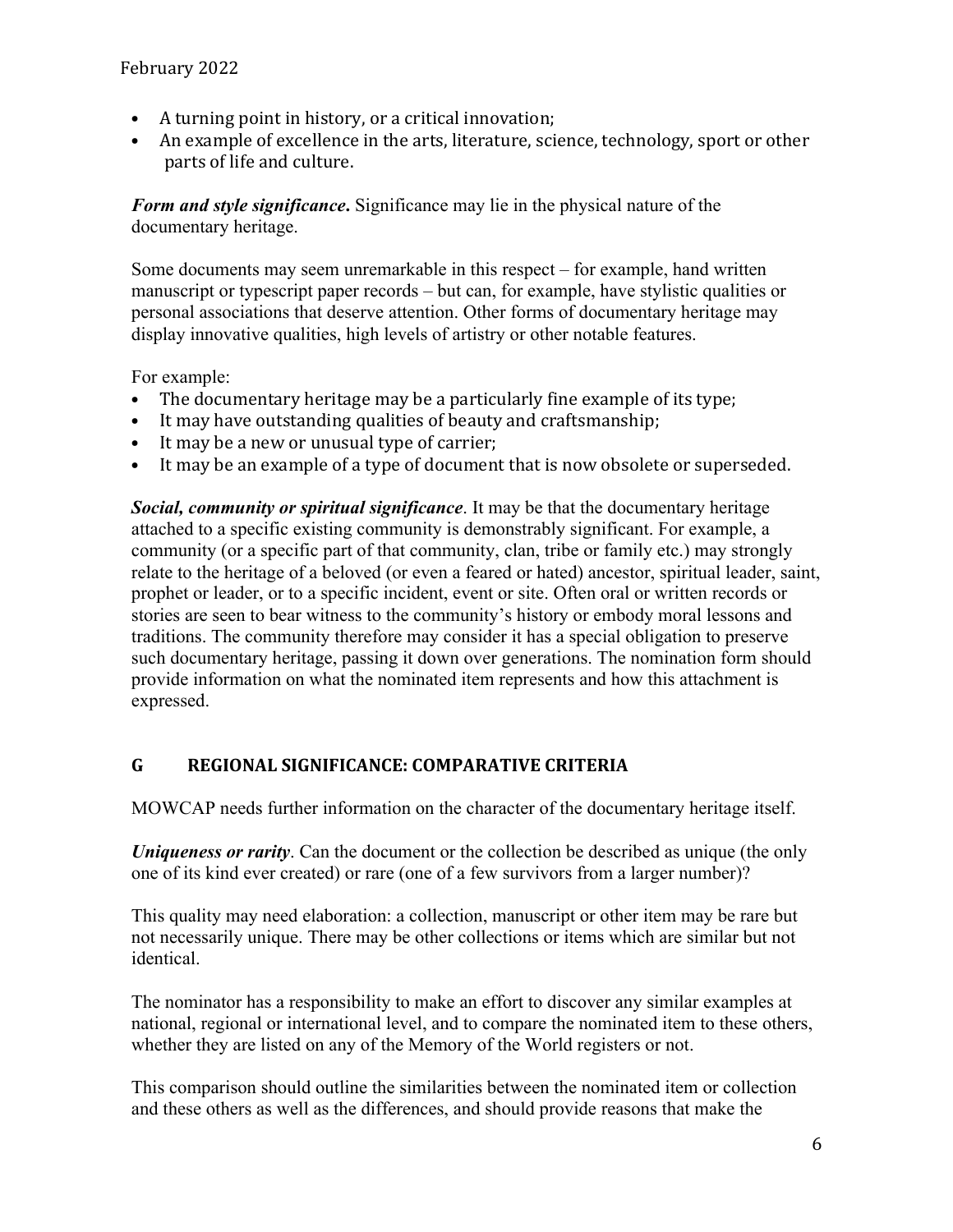nominated item or collection stand out, explaining the importance of the nominated item in its national, regional and even international context (if applicable).

# **H GENDER**

Gender equality is one of two global priorities of UNESCO. If there are any specific aspects of the nomination that relate to gender equality, please describe them in detail, explaining what the nominated documentary heritage tells us about the lives of women and girls in Asia and the Pacific, and any impacts on women and girls or on gender equality in the region. For more information on the Gender Equality Baseline Study of the Memory of the World in Asia-Pacific

see https://bangkok.unesco.org/content/gender-equality-baseline-study-memoryworld-asia-pacific

#### **I** STATEMENT OF SIGNIFICANCE

Nominators should include in their nominations a statement of significance. This is a summary of the points made under the primary and comparative criteria, and the test of authenticity and integrity. If relevant, findings from the gender analysis should also be included.

It should go on to explain:

Why this documentary heritage is important to the memory of the world, and why its loss would impoverish the heritage of humanity.

What its impact – positive or negative – is or has been on life and culture beyond the boundaries of a single nation state.

# **I** PROTECTION AND MANAGEMENT

Decisions about the inclusion of any documentary heritage in any register are based primarily on an assessment of its significance, not on an assessment of its location or management at the time of nomination.

However, it is important for MOWCAP that nominators provide information on the protection and management of the nominated documentary heritage, including the following:

*Condition*. The condition of a document may not, in itself, be a test of its significance but it is relevant to its eligibility for inscription. A severely degraded document may be ineligible if its content and character have been compromised beyond the possibility of restoration. Conversely, a document may be in good condition but be poorly or insecurely housed, and may therefore be at risk. Depending on the nature of the document or the collection, the description in the nomination form will need to be sufficiently detailed to allow an appreciation of current risk and/or conservation needs. It provides the baseline from which,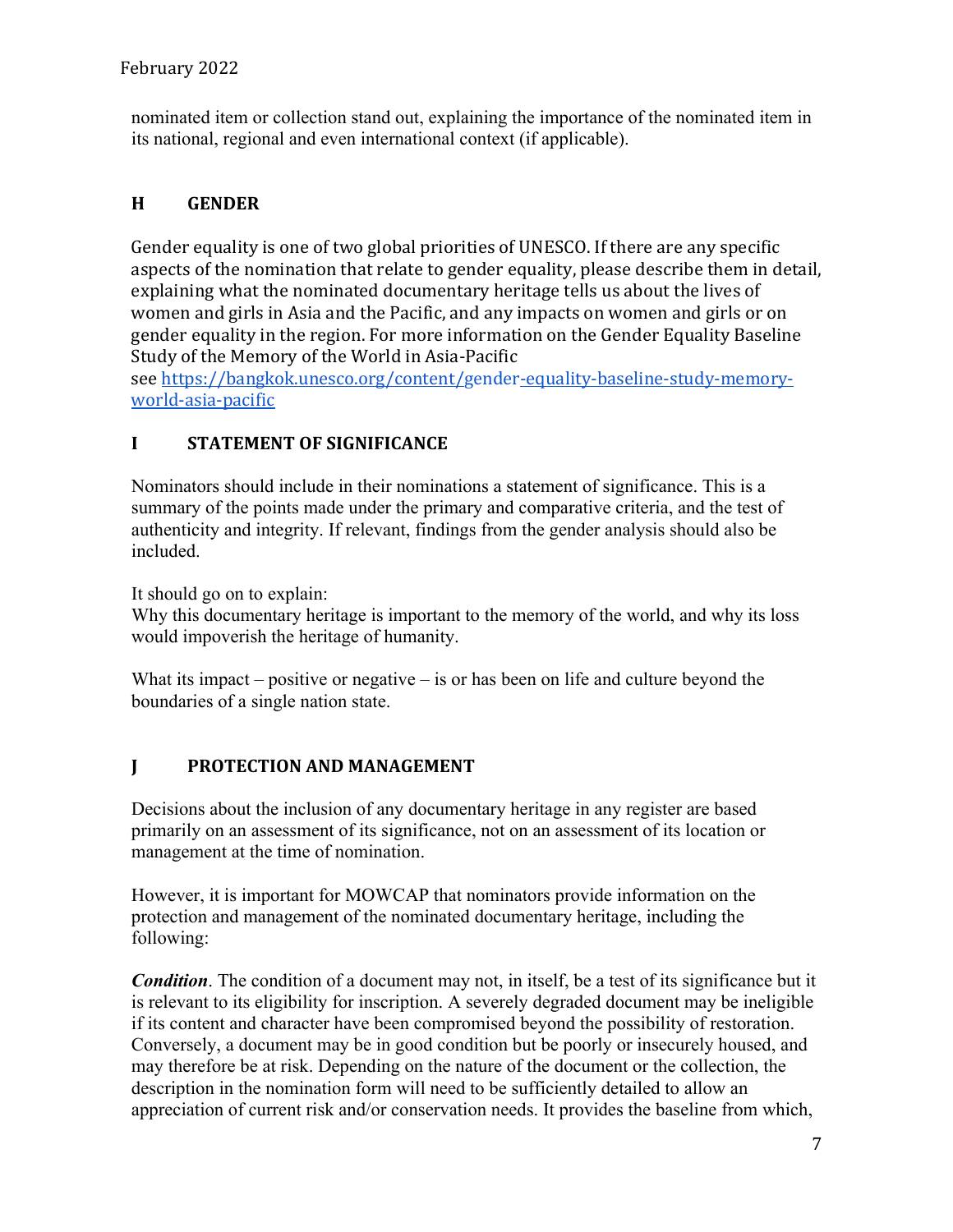if inscribed, their ongoing condition and security is monitored.

**Threat**: Is its survival in danger? (Even if already in place secure vigilance must be applied to maintain security)

*Management plan:* Is there a plan which reflects the significance of the documentary heritage, with appropriate strategies to preserve and provide access to it?

# **K FORMALITIES FOR SUBMITTING NOMINATIONS**

1 The instructions set out in the nomination form, available on the MOWCAP website, are part of this Register Process.

The documentary heritage may be publicly or privately owned.

- 2 Nominations for the MOWCAP Register may be made by any person or organisation, including governments and NGOs. Nominations must be submitted to the MOWCAP Secretary-General through the relevant National Commission or with a letter of support from the relevant National Commission or in the absence of a National Commission, the relevant government body in charge of relations with UNESCO, involving, if one exists, the relevant National MoW Committee.
- 3 For practical reasons, nominations are limited to three (3) per country in each two-year cycle. When there are more than three, the relevant national MoW committee or UNESCO National Commission or, in the absence of a National Commission, the relevant government body in charge of relations with UNESCO, will be asked to make a choice and explain their reasons for the choice. .
- 4 Two or more nominators in different Member States may submit joint nominations where collections or groupings are divided among owners/custodians. There is no limit on the number of such nominations nor on the number of partners involved. Nominators from outside Asia and the Pacific may join as nominator(s) with at least one nominator in Asia and the Pacific.

In such cases, nominations must be submitted to the MOWCAP Secretary-General with a signed support letter from the nominators' National Commissions for UNESCO (which are representatives of UNESCO Member States) or, in the absence of a National Commission, the relevant government body in charge of relations with UNESCO, involving, if one exists, the relevant National MoW Committees

5 Where the nominator/s are not also the owner/s and or custodian/s, the owner/s and or custodian/s would normally need to consent to the nomination. If the owner/s and or custodian/s withhold consent or are unable to be contacted, the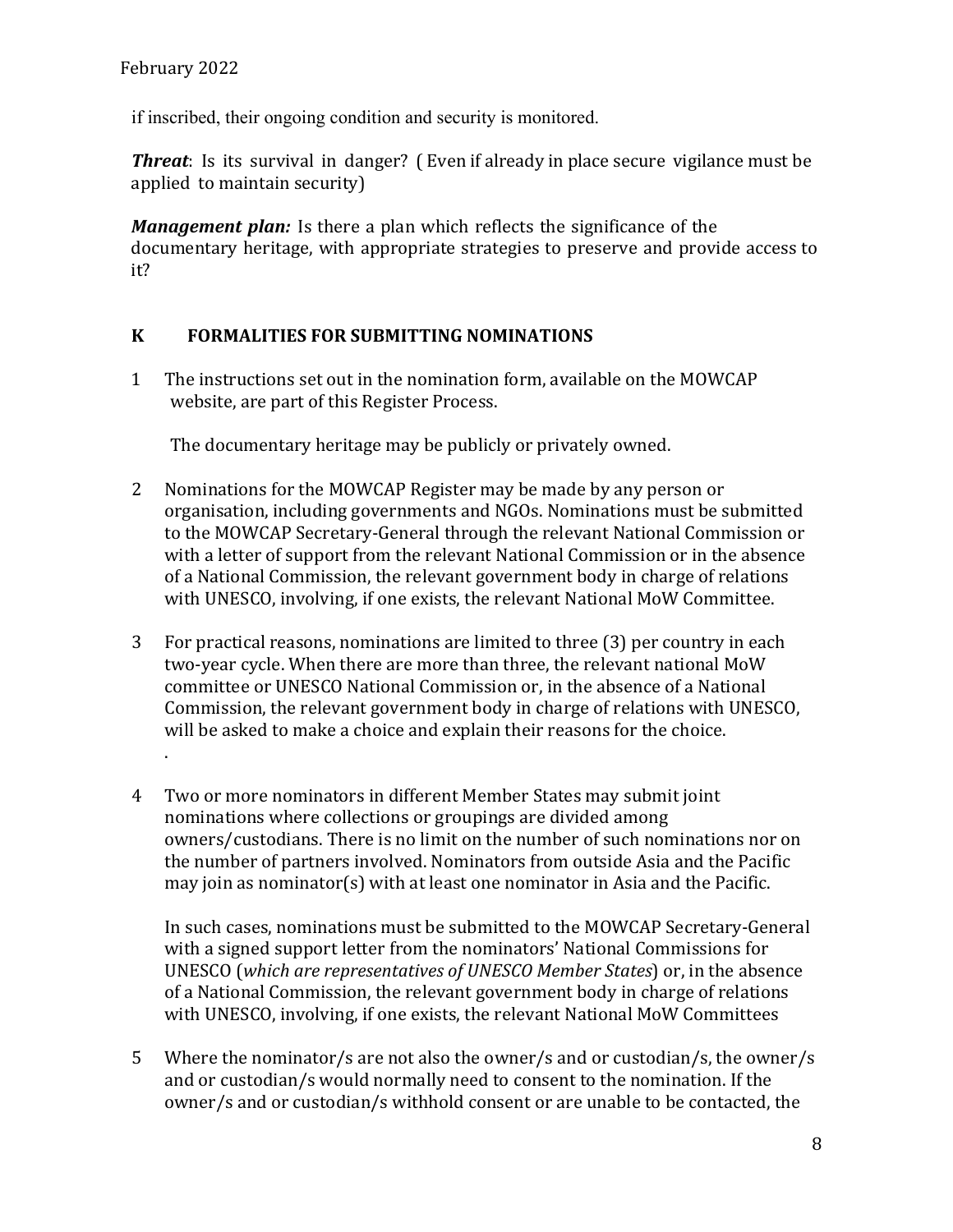nominator should explain the reason.

- 6 There are some specific limitations on the types of documentary heritage which may be nominated. More information is provided on this issue above (under D. Admissibility).
- 7 A nominated bibliographical or archival collection or fonds must be finite, with clear beginning and end dates, and must be closed. Vaguely described or openended nominations won't be accepted. Typical examples are closed archival fonds identified by box and location numbers, a database of fixed size and content, or an inventoried collection. If catalogue or registration details are too unwieldy, provide a description of the contents with sample catalogue entries, accession or registration numbers, add such details as an appendix or provide a link to an online inventory.
- 8 Where documentary heritage exists in more than one copy or in similar but variant versions, the nomination will be deemed to apply to the work itself, rather than just the specific copy or copies proposed for nomination. Under certain circumstances, further copies can be proposed for addition to an existing Register inscription (see below under Section O Additions to Existing Inscriptions on the MOWCAP Register).
- 9 Brevity. Nominations should be comprehensive but no longer than necessary: they are judged by quality, not quantity. There is no mandatory length, but a maximum of about twenty A4 pages is usually sufficient.
- 10 Pictures, lists, graphics or digital files can be added as appendices when needed, and these can be very helpful to the RSC and MOWCAP General Meeting's assessment. Given that large files can be difficult for both the nominator and the MOWCAP Secretary-General to handle, digital files submitted at the time of nomination should be kept to a reasonable size. Nominators should contact the MOWCAP Secretary-General before submitting moving image files or very large files as part of the nomination.
- 11 Objectivity. Every nomination stands on its own merits. Nominations should be based on fact, and written in impartial and objective language. The use of grandiose or unprovable claims, or derogatory, propagandistic or polemical language, is counter-productive and makes assessment more difficult. Any nomination form that uses inappropriate language, denigrating or insulting individuals, groups or nations will be returned to the nominator/s by the MOWCAP Secretary-General on the advice of the RSC for amendment. Nominators should be careful to word their nominations in a neutral and objective manner.
- 12 Accessibility. Nominators are encouraged to make their documentary heritage publicly accessible, whether on-site or on the internet, wherever practicable. While this is not a precondition for inscription, accessibility is an objective of the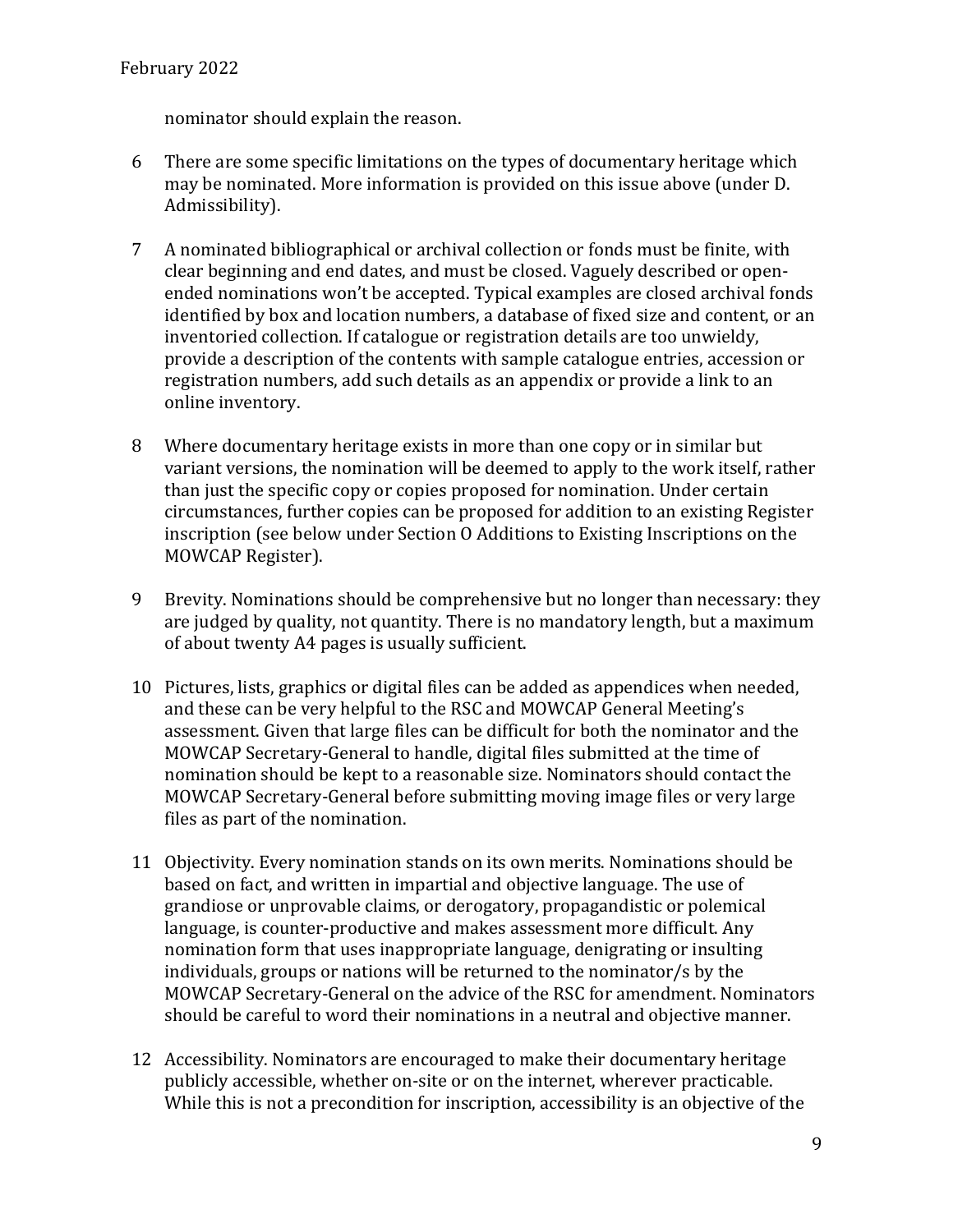MoW Programme and is obviously helpful in the assessment process.

- 13 Legal. The posting of nominations on the MOWCAP website or the inscription of documentary heritage on the MOWCAP Register does not place any legal or financial obligations on UNESCO and MOWCAP. It does not formally affect ownership, custody or use of the material. It does not, of itself, impose any constraint or obligation on owners, custodians or governments. By the same token, it does not impose any obligation on UNESCO and MOWCAP to resource conservation, management or accessibility of the material. It does, however, represent a commitment of the owners/custodians of inscribed heritage to its preservation and accessibility.
- 14 Acceptance of a nomination by MOWCAP is deemed to grant permission to publish the nomination form, including its images and graphics, on the UNESCO and MOWCAP websites. Unless declared otherwise, it is also deemed to grant MOWCAP and the UNESCO the right to publish and use images and graphics for publicity purposes should the nomination be inscribed.

# **L.** SUBMITTING NOMINATIONS AND PROCESSING BY MOWCAP

- 1 The nomination should be submitted electronically on the MOWCAP nomination form and sent via email to the Secretary-General (mowcapinfo@gmail.com). Nominations should be submitted to MOWCAP Secretary General through the relevant National Commission or with a letter of support from the relevant National Commission, or in the absence of a National Commission, the relevant government body in charge of relations with UNESCO, involving, if one exists, the relevant national MoW committee. When received, the Secretary-General initiates the following process:
- 2 Records each nomination, confirming receipt to the nominator.
- 3 Verifies its contents and accompanying documentation; in the case of incomplete nominations, the Secretary-General immediately communicates with the nominator and invites supplementary or amended information from the nominator, to be submitted within a stipulated time limit. Processing will not commence until all substantial information is complete.
- 4 Transmits the completed nominations to the Register Sub-committee for a ruling on admissibility as prescribed above (under D. Admissibility). If ruled admissible, the RSC proceeds with assessment and recommendation (as outlined below under M. Assessment of Nominations by the MOWCAP Register Sub-Committee).
- 5 Informs the Bureau of any inadmissibility rulings of the RSC.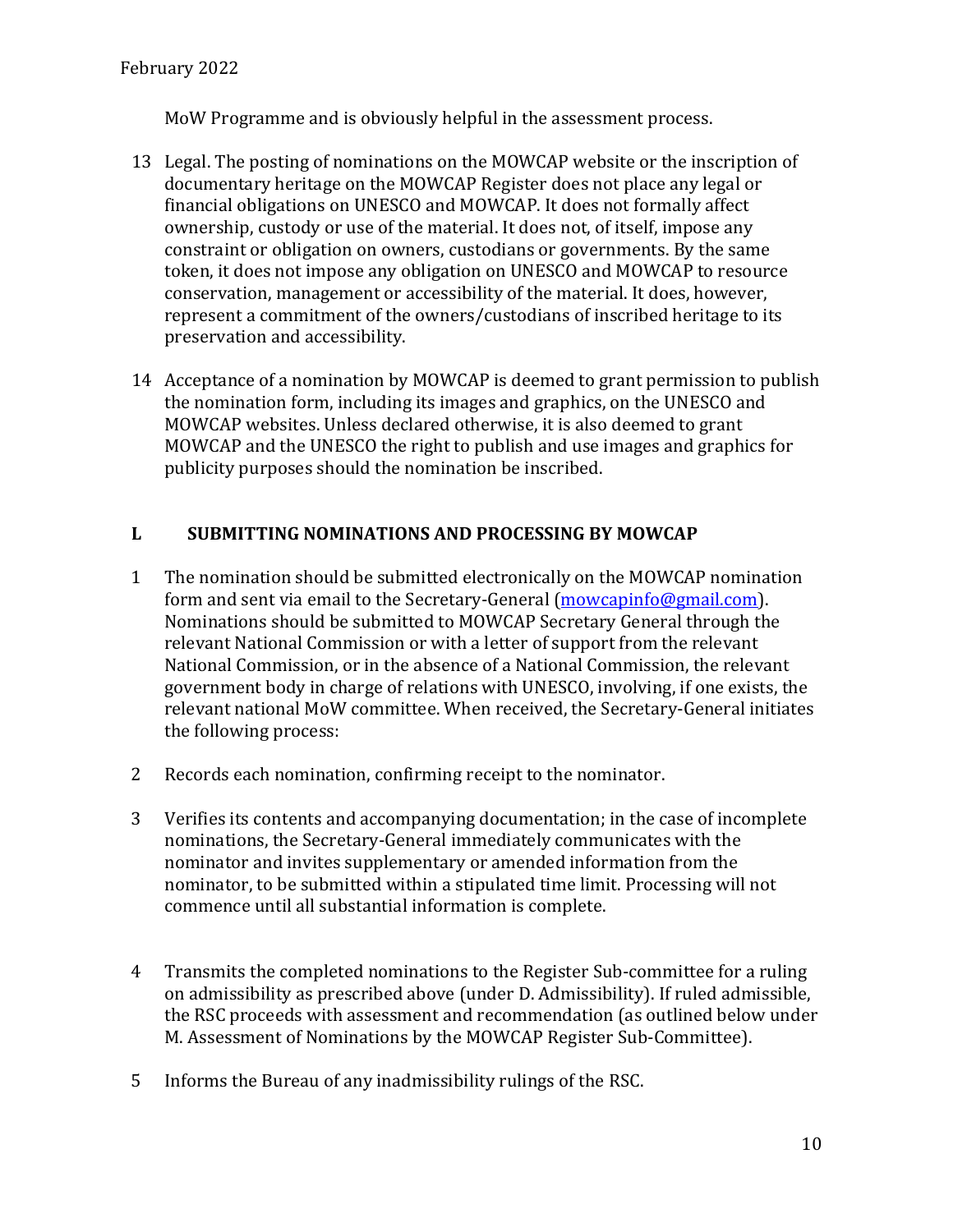- 6 Posts on the MOWCAP website the title and a summary for each nomination form that has been accepted by the RSC for assessment. The summary will be based on the information provided in section 2 of the nomination form. A full text of nominations accepted for assessment will be provided on request (a request can be submitted to the MOWCAP Secretary-General). The RSC's Report will provide an explanation/justification ony why any files were deemed inadmissible. The RSC report is made publicly available as part of the minutes of the MOWCAP General-Meeting.
- 7 Invites comments on the posted list of accepted nominations from National MoW Committees and National Commissions or from any interested individual or organisations, to be submitted to the MOWCAP Secretary-General within a stipulated time limit. Comments that support or provide other information relevant to aspects of any current nomination, may be sent by any individual or entity to the MOWCAP Secretary-General. For instance, the sender may wish to provide information to supplement the nominator's case. All comments received shall be transmitted forthwith to the Chair of the RSC for consideration by the RSC in the process of its assessment.

Contestations must be made using the specified form and process outlined under Section N.

- 8 Acts as the principal channel of communication to and from the nominator on behalf of the RSC, including requests for further information or amendment of language; rulings on admissibility; and the preliminary assessment recommendation from the RSC, which are also copied to the National Commission for UNESCO or, in the absence of a National Commission, the relevant government body in charge of relations with UNESCO, involving, if one exists, the relevant National MoW Committee.
- 9 Provides a brief, summary report to the MOWCAP Bureau on any communication on nominations.
- 10 On the request of a nominator withdraws their nomination at any point up to voting on its inscription at the MOWCAP General Meeting.
- 11 Submits the recommendations of the Register Sub-committee regarding inscription or not of all assessed nominations to MOWCAP in advance of its ordinary biennial meeting.
- 12 Following voting in the General Meeting, notifies nominators of MOWCAP's decision, and advises them on the presentation of successful nominations to the media. It also advises the relevant National Commission for UNESCO or, in the absence of a National Commission, the relevant government body in charge of relations with UNESCO, involving, if one exists, the relevant National MoW Committee..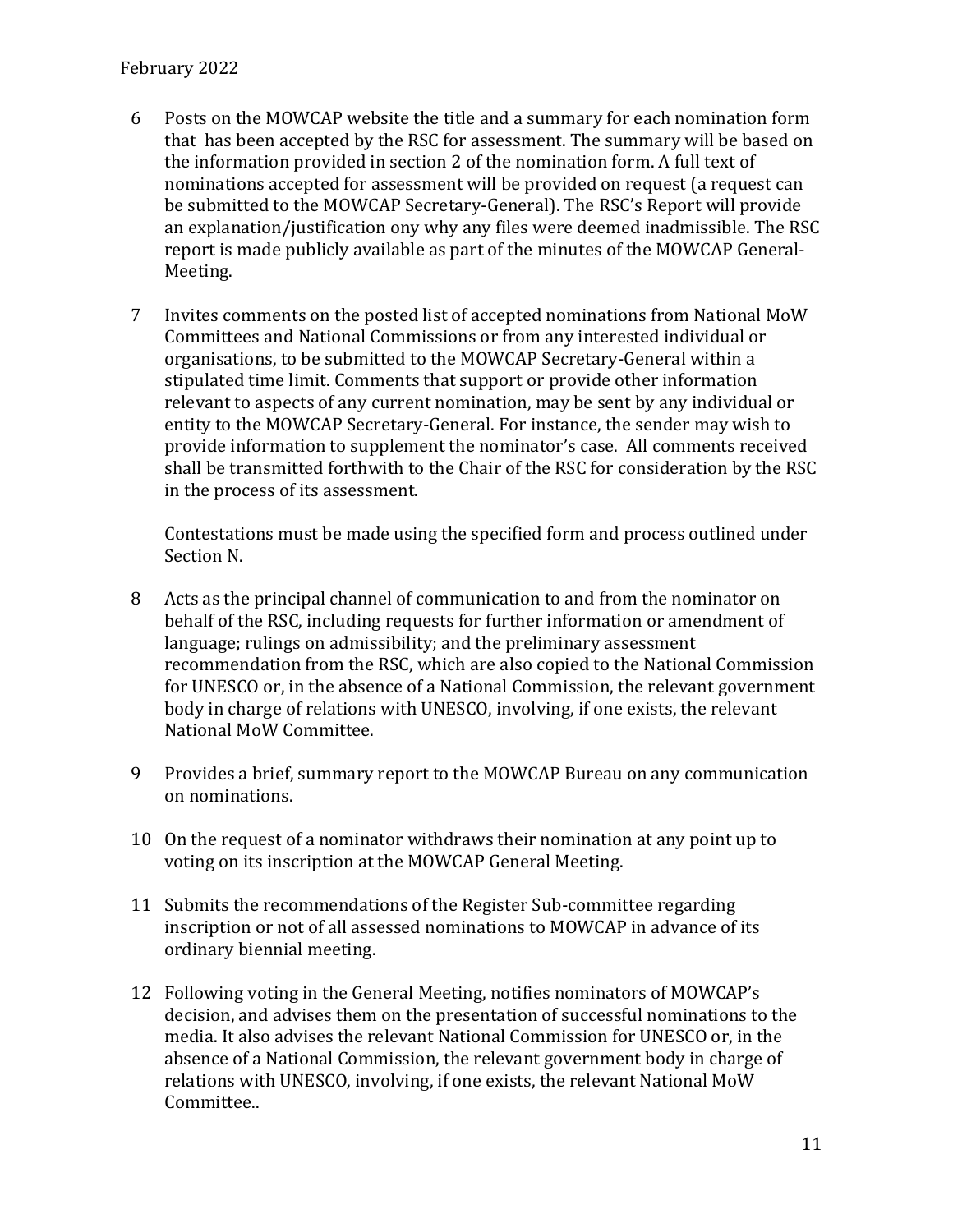13 Updates the MOWCAP Register and website to include any newly inscribed items of documentary heritage.

#### **M** ASSESSMENT OF NOMINATIONS BY THE MOWCAP REGISTER SUB-**COMMITTEE**

As stated in section L, the Secretary-General manages the processing of nominations for the regional register. This includes where necessary seeking further information from nominators, responding to enquiries, setting deadlines for acceptance of revised nominations or making other appropriate arrangements for the timely handling of nominations-in-process. These administrative arrangements will be posted on the MOWCAP website. The MOWCAP Register Sub-committee (RSC) shall treat all nomination files equally, taking into account the process outlined below.

- 1 As part of the process, the RSC, in consultation with the Secretary General, will determine the admissibility of each nomination, taking into account the list of inadmissible documents prescribed above (under D Admissibility).
- 2 The RSC's decision as to whether a particular nomination is inadmissible is final and will be communicated to the nominator by the MOWCAP Secretary-General. A reasoned decision will be reported to the MOWCAP Bureau and included in the RSC Chair's report to the MOWCAP General Meeting.
- 3 The RSC oversees the assessment of nominations. It is charged with the thorough investigation of each nomination and, in due course, the presentation to MOWCAP of a documented recommendation that the nomination be either added to the MOWCAP Register, rejected, provisionally inscribed or referred for possible resubmission.
- 4 The RSC will seek expert evaluation and advice on each nomination from whatever appropriate sources it considers necessary, and will compare it to similar documentary heritage, including material already listed in the registers. The RSC will normally call on the advice of experts on the historical, socioeconomic, political, cultural and literary background of the Asia Pacific region, and may also consult relevant bodies or professional NGOs.
- 5 In submitting their advice, the experts consulted will be asked to express a view on whether the nomination does, or does not, meet the Selection Criteria. They will also be asked to identify any legal or management issues needing further attention before a recommendation to the MOWCAP General Meeting can be finalised.
- 6 The RSC will take into account the advice of the experts consulted, and any other advice it has sought, in reaching its recommendation. The nominator/s will be given the opportunity to comment on the assessment before submission to the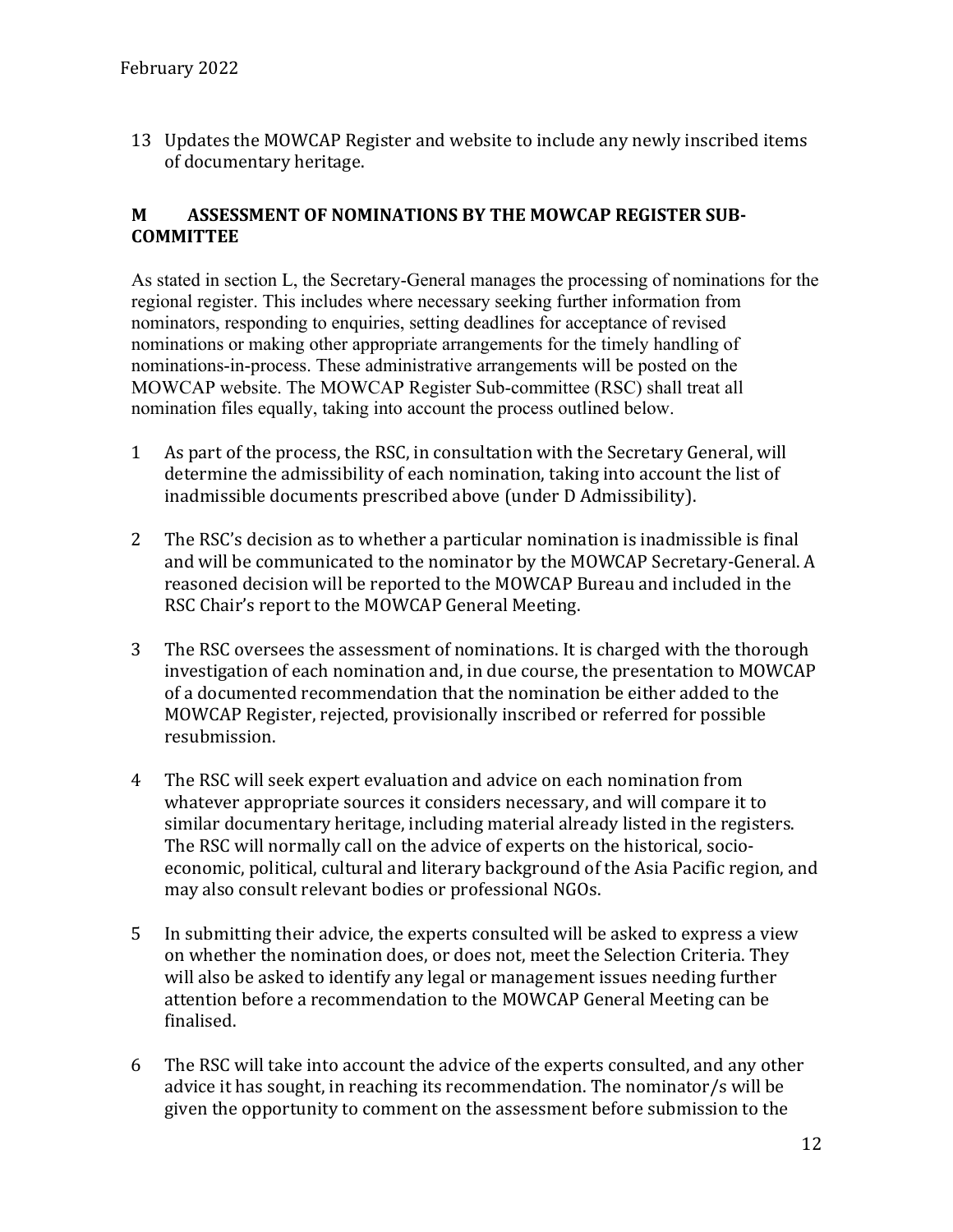MOWCAP General Meeting for voting,

- 7 The General Meeting will consider the recommendation by the RSC for all nominations assessed in the current round, with MOWCAP Members each having a single vote by their accredited delegate.
- 8 The report of the RSC Chair to MOWCAP's ordinary session will include its decisions and recommendations, the rationale for acceptance or rejection of each nomination, and any other comment it may wish to add. This will also include nominations deemed inadmissible by the RSC as well as any withdrawn by the nominator after submission and prior to a vote on its inscription.

# **N** THE INCIDENTAL PROCESS

- 1. The newly revised *General Guidelines* (8.6), have introduced a new "Incidental Process" by which nominations may be contested on either "technical" (admissibility or criteria in assessing the nomination) or on "other" grounds.
- 2. This "incidental process" is also now being introduced for nominations to the MOWCAP Register, in addition to, and quite separate from the Comments on nominations as outlined above (under section L).
- 3. This MOWCAP Incidental Process has been designed to be consistent with the international Incidental Process, taking into account the regional structure of MOWCAP. For example, MOWCAP's General Meeting and Bureau largely pl the role at the regional level of the Executive Board and the International Advisory Committee at the international level.
- 4. Nominations may be contested on technical or other grounds. The nature of the contestation will determine who is eligible to submit a contestation as well as the process employed for a possible resolution of the issue.
- 5. Any contestation by a concerned Member State must be submitted on the appropriate form to the MOWCAP Secretary-General, within the time period allocated by the MOWCAP Bureau for inviting public comment following the publication of the title and summary of the nomination on the MOWCAP web site. The Secretary General will inform the Bureau and the RSC Chair of any contestation, and bring the matter to the attention of the nominator/s.
- 6. From the day nominators are notified by the MOWCAP Secretary General of contestations expressed over their nomination, nominators have 30 days, extended upon request by a Member State up to a maximum of 90 days, to respond. Member States expressing such contestations may indicate within 30 days of the date they receive the response by the nominators if they maintain or withdraw their contest. At the expiry of this period, and if there has been no reply from such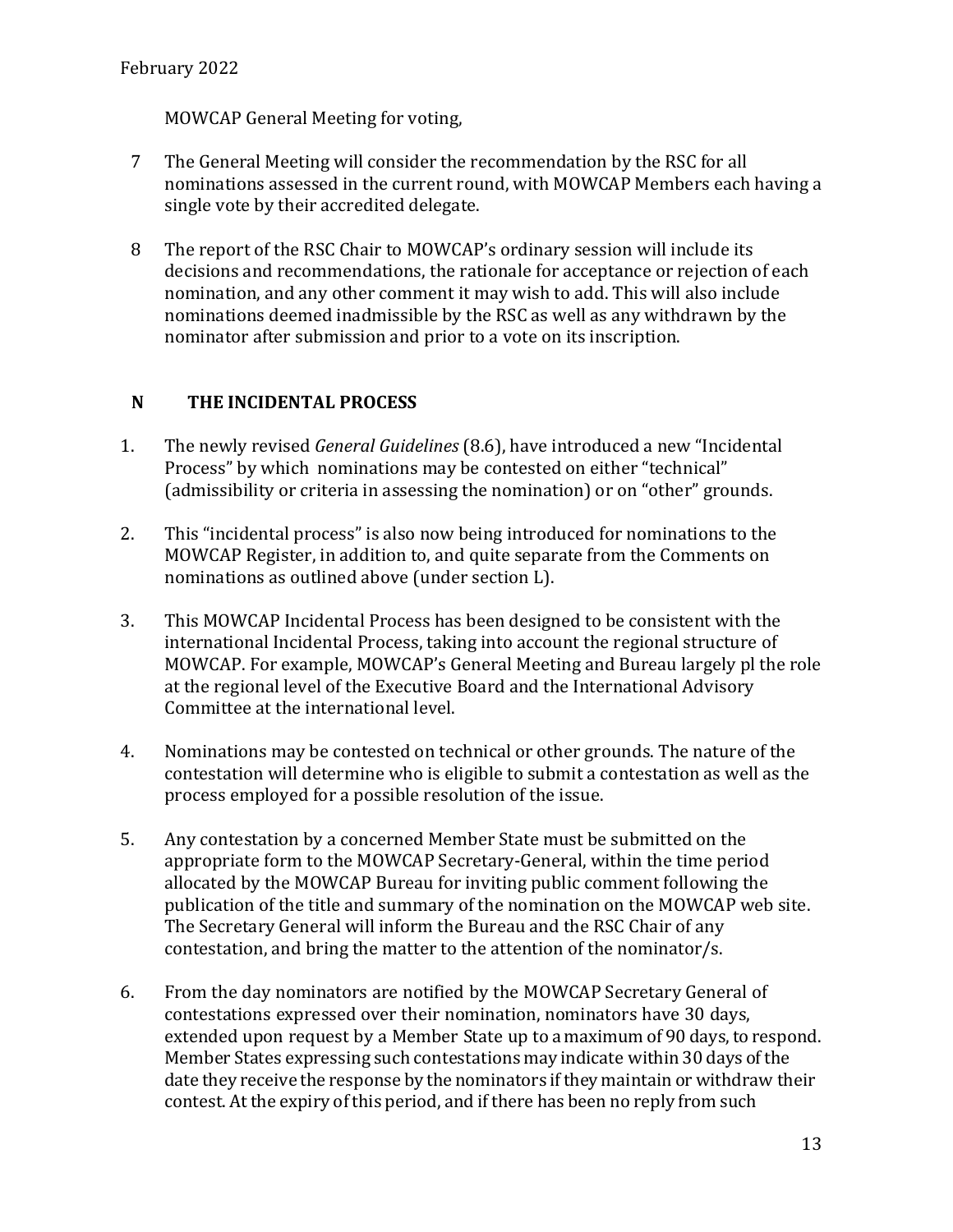Member States, their contestations will be considered to have been withdrawn.

#### **(a) Nominations contested on technical grounds**

- Nominations are contested on technical grounds by Member States, or, as appropriate, by other stakeholders, if they raise issues associated with the list of inadmissible nominations specified in **Section D** and/or the criteria for inscription specified in **Section E**. Such contestations may be expressed by any individual or entity through Member States, using the National Commission for UNESCO or, in the absence of a National Commission, the relevant government body in charge of relations with UNESCO, involving, if one exists, the relevant national MoW committee.
- The RSC shall promptly examine the nomination based on the criteria for inscription and admissibility, and offer technical advice as to how the questions raised in the contestation may be addressed by the nominator in an attempt to reach a mutually acceptable solution. If the parties concerned are satisfied by the advice of the RSC, the nomination gets back on track as de-contested, and therefore proceeds for formal RSC assessment. If any concerned party is not satisfied, within 30 days from the receipt of the final advice from the RSC, the concerned parties may use the procedure indicated below in Paragraph 2. for contestation on other grounds**.**

#### **(b) Nominations contested on other grounds**

- Nominations may be contested on other grounds only by a concerned Member State of UNESCO (i.e. with a direct interest in a particular nomination) and if the reasons advanced for the contestation fall outside the scope of the admissibility threshold and the criteria for inscription as set out above Paragraph 1.
- If a nomination file has been formally contested by one or more concerned Member States on other grounds, an expert evaluation of the file by the RSC may be conducted and results of such evaluation are kept confidential and not notified to anyone, unless they the concerned parties agree that the RSC evaluation could prove helpful in resolving the contest. Any further processing of the file through the cycle will be pending on the results of the dialogue process established by the concerned parties.
- If either party is not satisfied with the evaluation process, then that party may file a further written request to the Secretary-General of MOWCAP indicating that they are ready to engage into a mediated/facilitated dialogue process, in which case the mechanism of dialogue through a mediator/facilitator nominated by UNESCO Bangkok is automatically invoked. The costs incurred for the mediation/facilitation process shall be covered by the concerned parties or through voluntary contributions made for this purpose.
- The Secretary-General shall immediately inform the other members of the Bureau and instruct the RSC that the evaluation and all other subsequent steps of processing the file through the cycle shall be withheld and dependent on the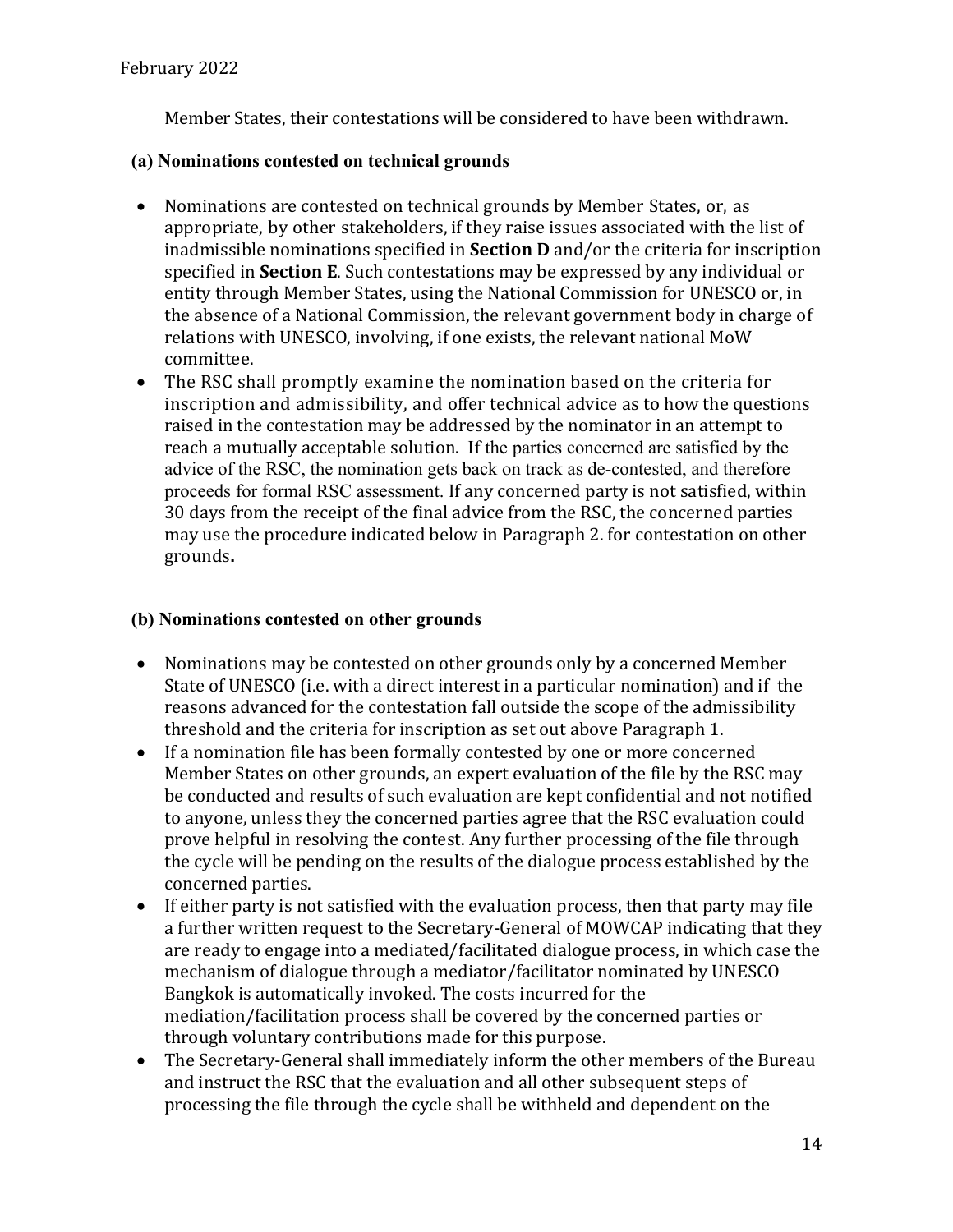results of the dialogue process.

- Within a period between 3 to 6 months after the receipt of the written request from the MOWCAP Secretary-General on the mediated dialogue process, UNESCO Bangkok, after consultation with the concerned parties, shall nominate a mediator/facilitator agreed by the concerned parties, who shall engage in good faith and in a spirit of understanding and cooperation among nations, into a genuine dialogue process without time limit.
- The outcome of the dialogue may not be prejudged but the Member States concerned are expected to conduct such dialogue in the spirit of the 2015 Recommendation, "underlining the importance of documentary heritage to promote the sharing of knowledge for greater understanding and dialogue, in order to promote peace and respect for freedom, democracy, human rights and dignity.
- While the dialogue process of mediation/arbitration is underway, the nomination file will be held confidentially by the MOWCAP Secretary General, under the name "Pending Nominations", accessible only by the parties, the Bureau and the Chair of the RSC. The title and a short, factual explanatory note on the state of the file shall be published on the MOWCAP web site.
- A brief report on any dialogue in process and its outcome shall be included in the report of the RSC to every General Meeting.
- The nomination file will be reintroduced with priority in the ongoing cycle after the MOWCAP Secretary-General has been informed by the concerned parties that the contest has been resolved.

# **O ADDITIONS TO EXISTING INSCRIPTIONS ON THE MOWCAP REGISTER**

- 1 As mentioned above (under K. Formalities), where individual documents exist in multiple copies and variant versions the nomination will relate to the intellectual entity – the work – itself, rather than just the specific copy(ies) cited. If further copies of comparable integrity and antiquity are subsequently identified, they may be proposed for addition to an existing inscription.
- 2 The same mechanism will also apply to inscribed collections that prove to be incomplete: for example, where the collection is spread over multiple institutions and further parts of the collection are later identified. Further, as inscribed collections grow incrementally there may be a case for updating an existing inscription, provided this does not change the character or attributes of the inscribed collection.
- 3 The retention of dynamic born digital material on the MOWCAP Register may require an update subsequent to the original inscription.
- 4 In all these cases, the Additions process may be initiated by the owner/custodian, by the MOWCAP General Meeting, its Bureau, or the MOWCAP Secretary-General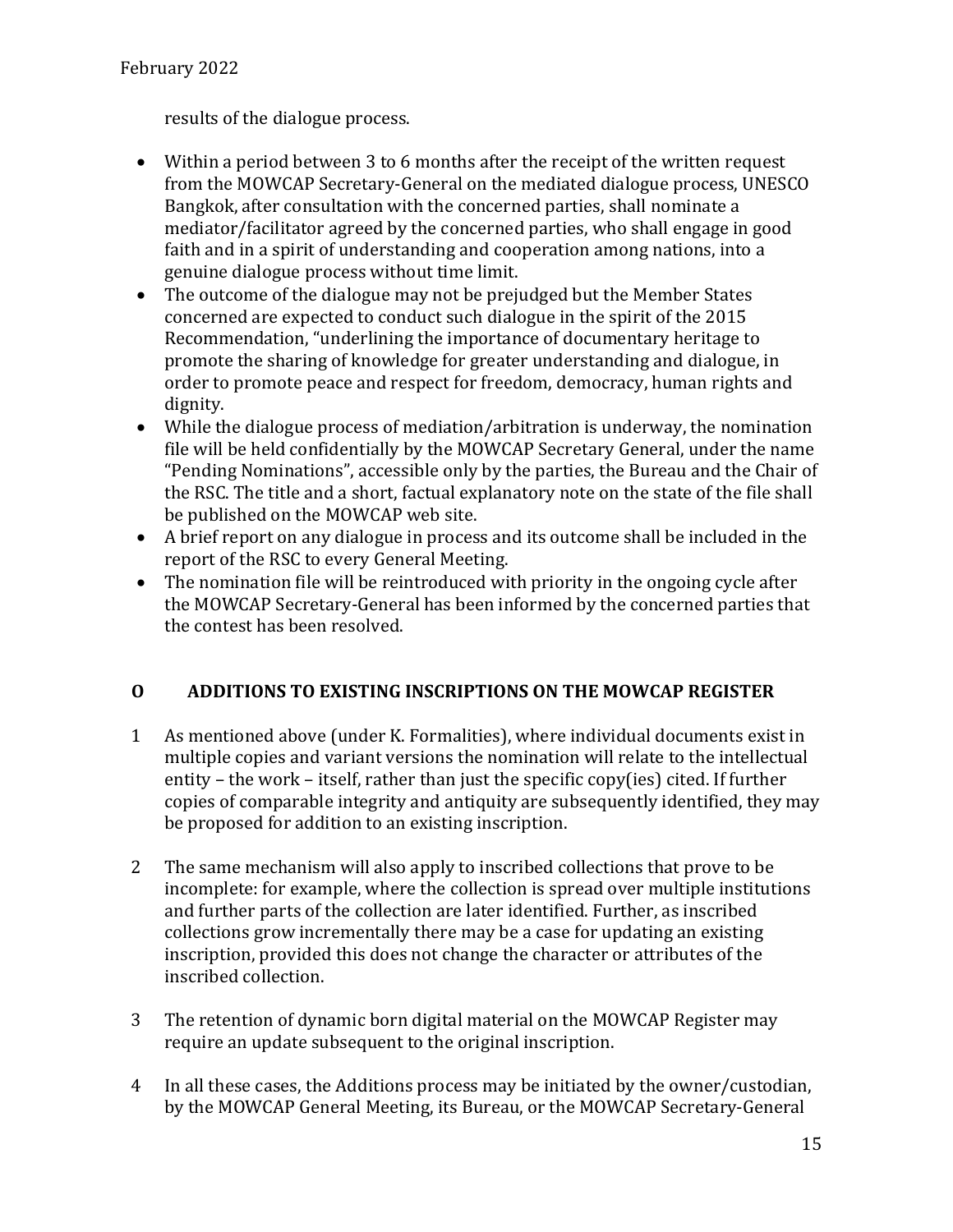the attendant case work is assigned to the RSC and may involve:

- reviewing the existing nomination and establishing standards of authenticity, uniqueness, integrity and rarity appropriate to the particular case
- $\bullet$  identifying the proposed examples, their owners/custodians and relevant management plans
- preparing the case for adding the examples to the existing inscription reviewing whether the currently inscribed document(s) continue to meet the selection criteria
- 5 The MOWCAP Secretary-General then contacts the relevant owners/custodians to obtain their agreement to add the copies to the inscription.
- 6 Proposals for Addition will utilise a simplified nomination form to be developed by MOWCAP and made available on the website. Beyond this, the closing date and other processes required for the biennial intake of nominations apply, with the outcome announced at the same time as the list of new inscriptions. A Certificate of Inscription is awarded to the owning/custodial institutions concerned.

# **P MONITORING AND REPORTING**

MOWCAP intends to introduce a process of periodic Monitoring and Reporting, as recently added to the *General Guidelines* for items inscribed on the International Register. The Bureau will discuss how to develop such a process and bring a proposal to a future General Meeting for adoption.

# **Q REMOVAL FROM THE MOWCAP REGISTER**

- 1 Documentary heritage may be removed from the MOWCAP Register in cases where it has deteriorated, or its integrity has been compromised, to the extent that it no longer meets the selection criteria on which its inclusion in the register was based. Removal may also be justified if new information causes a reassessment of the registration and demonstrates its non-eligibility.
- 2 Proposals for removal of an item from the MOWCAP Register may be initiated by any person or organisation (including MOWCAP itself) through an expression of concern, in writing, to the Secretary-General. The matter will be referred to the RSC for investigation and report. If the concern is substantiated, the Secretary-General will contact the original nominator/s (or, if uncontactable, other appropriate body) for comment. The RSC will, in turn, evaluate the comment, and any additional data by then assembled, and make a recommendation to the MOWCAP Bureau or General Meeting on removal or retention, or any appropriate corrective action. If MOWCAP decides on removal, the commenting bodies will be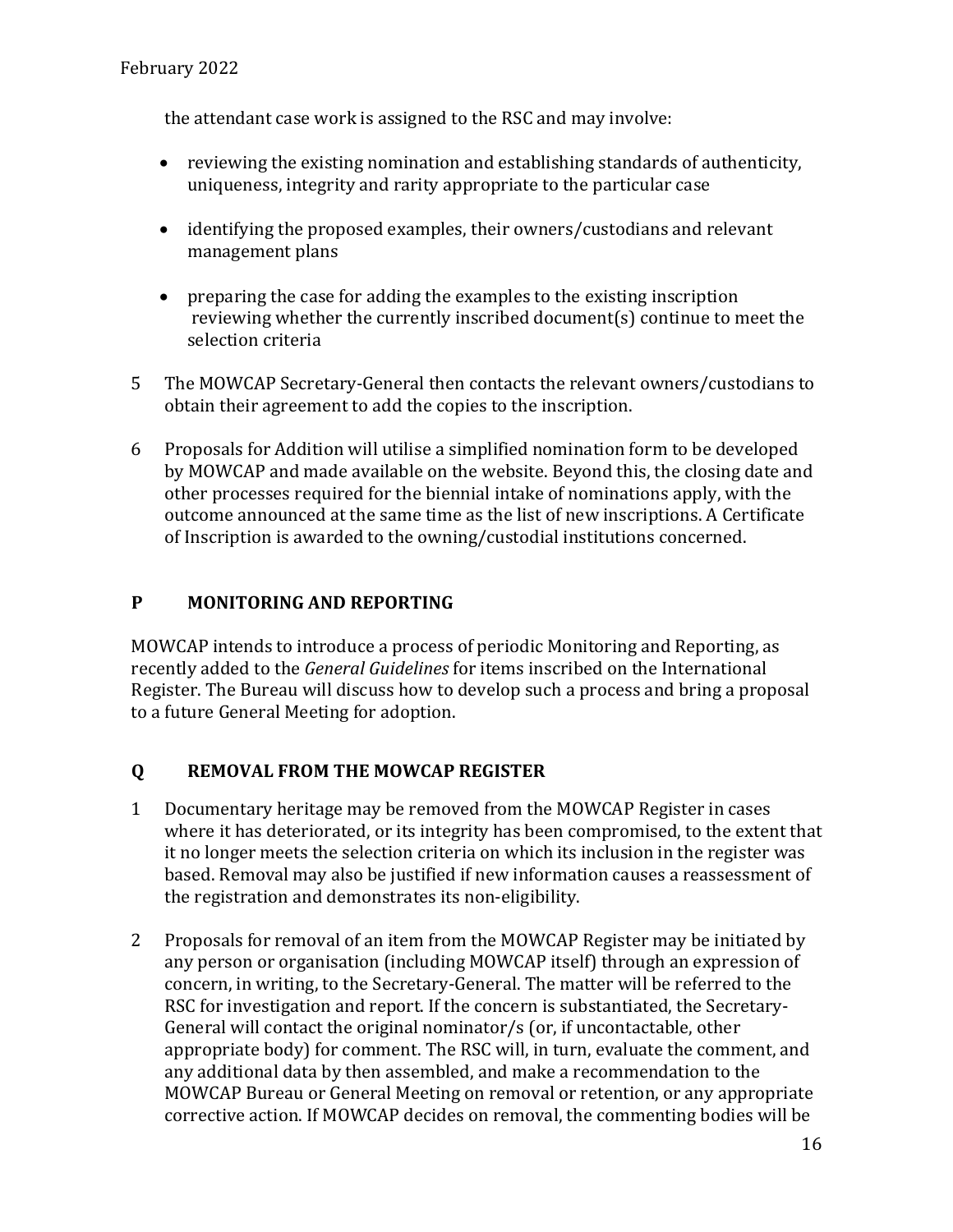informed.

# **R LOST AND MISSING HERITAGE**

- 1 Developing a public record of lost and missing heritage is a crucial means of placing the Memory of the World Programme in context, and is a precursor to the possibility of virtual reconstruction of lost and dispersed memory. It adds both urgency and perspective to the challenges of identifying and protecting the surviving heritage.
- 2 It is envisaged that, in the future, the Asia Pacific Memory of the World Register will include a section devoted to the listing of lost and missing heritage which, had it survived, would have been eligible for inclusion in the main body of the register. Lost heritage is material that is known to no longer survive  $-$  its decay or destruction is reliably documented or can be reliably assumed. Missing heritage is material whose current whereabouts is unknown, but whose loss cannot be confirmed or reliably assumed.